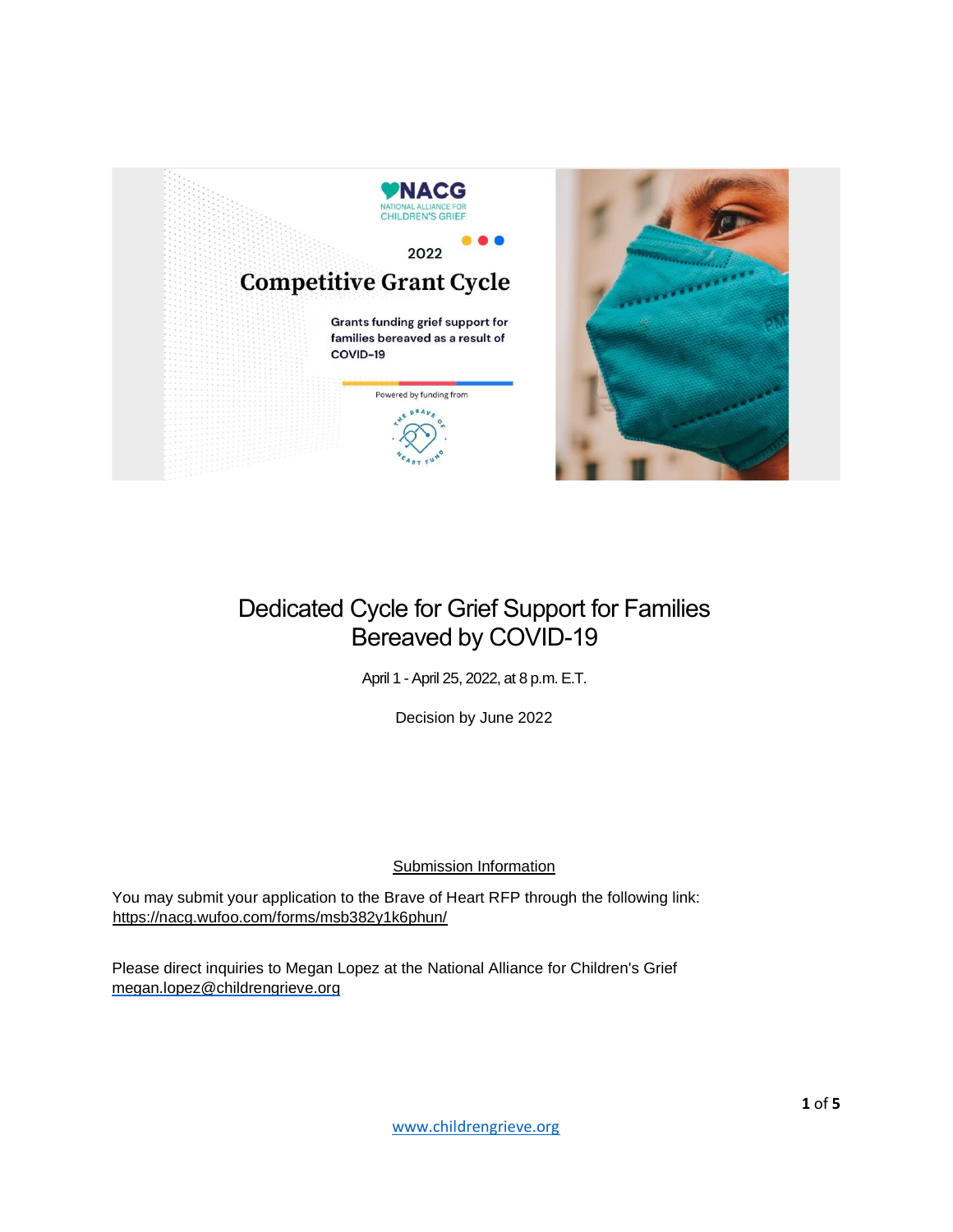

## Purpose of this request for proposals:

"Among the more than 760,000 deaths from COVID-19 in the United States are parents, custodial grandparents, or other caregivers on whom children had relied for financial, emotional, and developmental support. Many of these children already faced significant social and economic adversity, and these devastating losses can impact their development and success for the rest of their lives." [\(COVID Collaborative,](https://www.covidcollaborative.us/initiatives/hidden-pain#the-report) 2022). Funding from this grant cycle will support bereavement centers in their program support and outreach to these children. The RFP welcomes requests that meet the identified needs of children who are grieving and are informed with cultural considerations for your community.

This program aims to increase access to bereavement support services in local communities, specifically for children who are grieving the death of someone from COVID-19.

The [Brave of Heart Fund](https://www.braveofheartfund.com/) was founded in May 2020 by the foundations of [Cigna](https://www.cigna.com/about-us/corporate-responsibility/cigna-foundation) and [New York Life](https://www.newyorklife.com/foundation) and administered by [E4E Relief.](https://employeerelieffund.org/) It was established to provide charitable grants and emotional support services to families of frontline healthcare workers, volunteers, and support staff whose lives were lost in the fight against COVID-19. The Brave of Heart Fund continues to honor the hard work and sacrifice of healthcare workers and their families via grants to nonprofit organizations working to address the longterm challenges they continue to experience.

The [National Alliance for Children's](https://childrengrieve.org/) Grief (NACG) is a nonprofit organization that raises awareness about the needs of children and teens who are grieving a death and provides education and resources for anyone who supports them. Through the collective voice of our members and partners, we educate, advocate and raise awareness about childhood bereavement.

#### Request for Proposals Overview

The Brave of Heart Fund provides the funds for these grants, and the National Alliance for Children's Grief manages the oversight and RFP process. Final decisions on grants are made by a review committee consisting of representatives from the National Alliance for Children's Grief and other experts within the Childhood Bereavement field. The application process has been streamlined for expediency. **Please complete the application by 8 p.m. E.T., April 25.** Please limit your responses to the stated characters per question; the reviewers will not see responses over the limit.

#### Application timeline:

- Application Opens: *April 1*
- Informational Call: *April 8, 2022, 2:30 p.m. E.T. [Register here.](https://us02web.zoom.us/webinar/register/WN_LCpH_z4DSVubH8jburdFGQ)*
- Application Closes: *April 25, 2022, 8:00 p.m. E.T.*

**This competitive request for proposals focuses on addressing the need for bereavement support services for families bereaved by COVID-19.**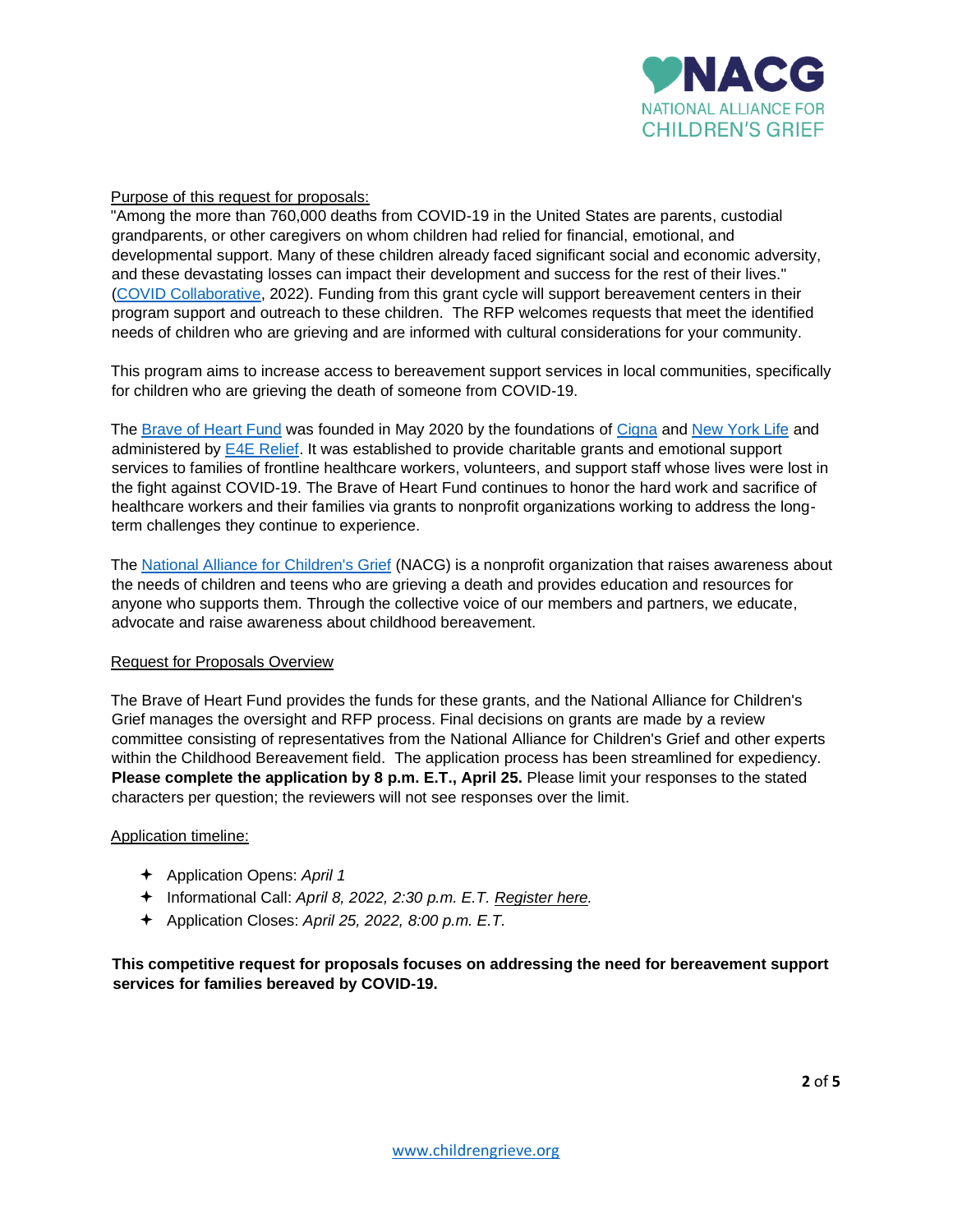

## Organizational Criteria:

- 1. Organizations must currently serve or plan to serve children who are grieving the death of a person from COVID-19. For the purpose of this grant program, children and youth are defined as children under the age of 25 who have had a person die. Applicants for this grant program may serve youth outside of these limits, but grant funds, if awarded, support bereaved children under the age of 25.
- 2. Type of grief support. The type of support can vary based on the identified need and expertise of the applicant. Examples of the type of support can include but are not limited to peer support, one on one counseling, training, and professional development for staff, and more.

## Eligibility and Priorities:

There are two grant amount opportunities included in this RFP. As explained below, each organization will only be eligible to apply to one of these grant opportunities.

This competitive grant program is open to all nonprofit organizations serving or planning to serve children who have experienced a death due to COVID-19 and meet the requirements outlined below.

## Requirements:

*Applications that do not meet these standards will not be reviewed for funding, so please review carefully*

- U.S.-based 501(c)3 for at least one year.
- $\div$  Provide their most recent 990 tax return.
- Must provide a budget detailing specifically how requested funds will be used.
- $+$  Must be the entity that will provide the children's bereavement services.
- $\div$  Must have at least one paid staff person.
- Request amount must not be greater than 20% of the organization's current year **grief program** budgeted expenses.
- The grant proposal must include cultural considerations of bereaved children based on the community you will be serving.
- Evaluation of proposed programming. All proposed programs must include an evaluation tool that meets the minimum requirements outlined in the grant agreement.
- $\div$  If you are a part of a larger organization, for example, a hospice, hospital, university, etc., you will be required to submit your dedicated childhood bereavement program budget.
- Must be a current member of the NACG.

#### Disqualifications:

Grants are made only to private, nonprofit organizations, which have tax-exempt status under Section 501(c)3 of the Internal Revenue Code, and which are not private foundations.

Excluded organizations and areas:

- $\triangleleft$  Individuals or government agencies.
- Organizations or activities whose services are limited to members of one religious or sectarian group.
- Fraternal, social, professional, athletic, or veterans' organizations.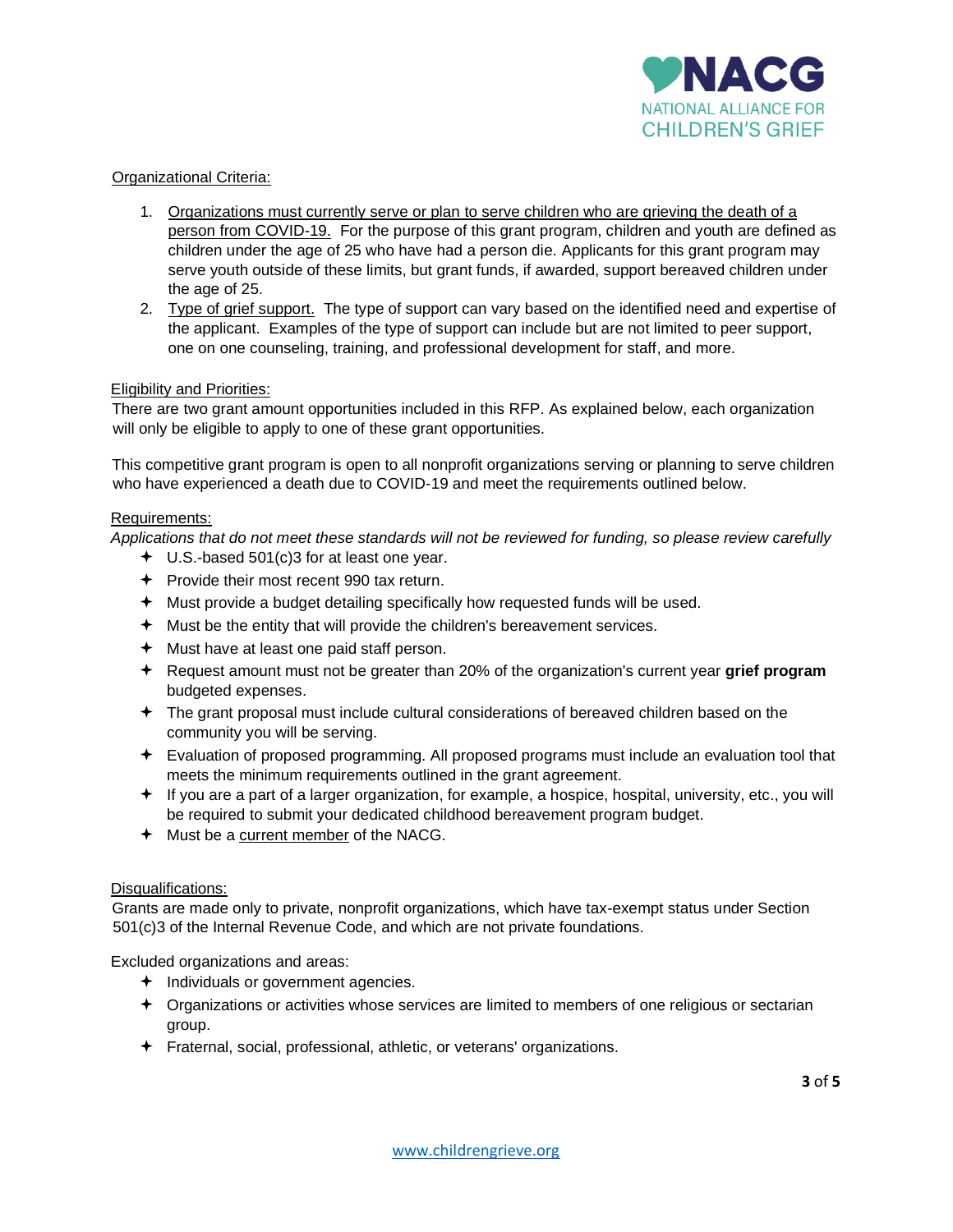

- $\div$  Seminars, conferences, trips, and memberships.
- $\div$  Endowments, memorials, or capital campaigns.
- $\div$  Fundraising events, telethons, races, or other benefits.
- Goodwill advertising.
- $\div$  Basic or applied research.
- Organizations that discriminate on the basis of race, color, creed, gender, or national origin.

## Grant Information Session

We will hold one informational session for this cycle, and participants will learn about the focus on the grant and have a chance to ask any questions they might have. The session will be an informational session: *April 8, 2022, 2:30 p.m. E.T. [Register here.](https://us02web.zoom.us/webinar/register/WN_LCpH_z4DSVubH8jburdFGQ)*

## Reporting requirements:

Grantees awarded any of these competitive grants are required to submit a final report. The report will take the form of a narrative detailing progress on the proposed timeline of activities, achieved objectives, challenges in fulfilling grant deliverables, and a financial report documenting the allocation and expenditure of the grant funds and any interest earned thereon.

## **NOTE: Grant recipients will be required to review and consent to terms and conditions prior to receiving their grant payments.**

#### Grants Available:

- **\$10,000:** Organizations with the minimum annual bereavement budget of \$50,000 will be eligible to apply for this grant level.
- **\$20,000:** Organizations with minimum annual bereavement budgets of \$100,000 will be eligible to apply for this grant level.

#### Reporting requirements:

Final report due for all grants on January 21, 2023.

#### *FAQs*

## • **Which grant should I apply for?**

*This depends on the size of your organization's bereavement budget. You can only apply for 20% of your organization's current year bereavement budgeted expenses. If you are under a parent organization, you will need to base your decision on what the budget is for just your program, not your organization's budget as a whole. If you only provide children's bereavement services, you can use your whole budget.*

- **Can I apply for more than one grant and only receive one?**  *You may only apply for one grant at a time.*
- **When is my application due?**  *Monday, April 25, 2022, at 8 p.m. E.T.*